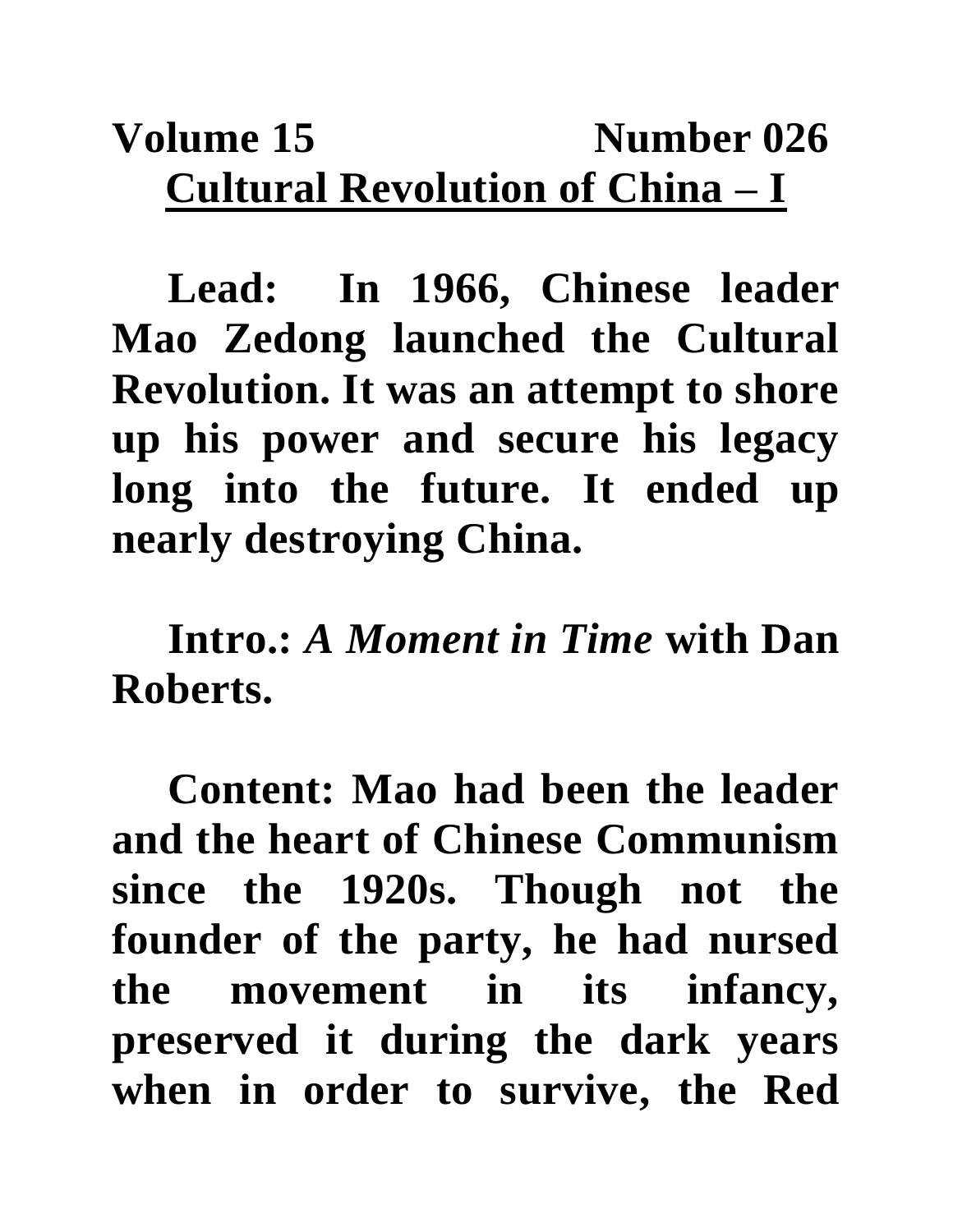**Army in various groups had to flee by the Long March into interior China during the Civil War. He had led the Communists in common cause with Chiang Kai-shek and the Kuomintang against the Japanese in the 1930s and 1940s and in 1949 had triumphed over Chiang, banishing the latter to Taiwan and establishing undisputed Communist control of the mainland.**

**Yet, by the 1960s he was becoming a very old man. A new generation of leaders was rising that while loyal to himself as the Great Leader and to Party principle, might eclipse his power. He worried in the same way as did his old Russian collaborator, Joseph Stalin that they might forget him and his legacy and the spirit of**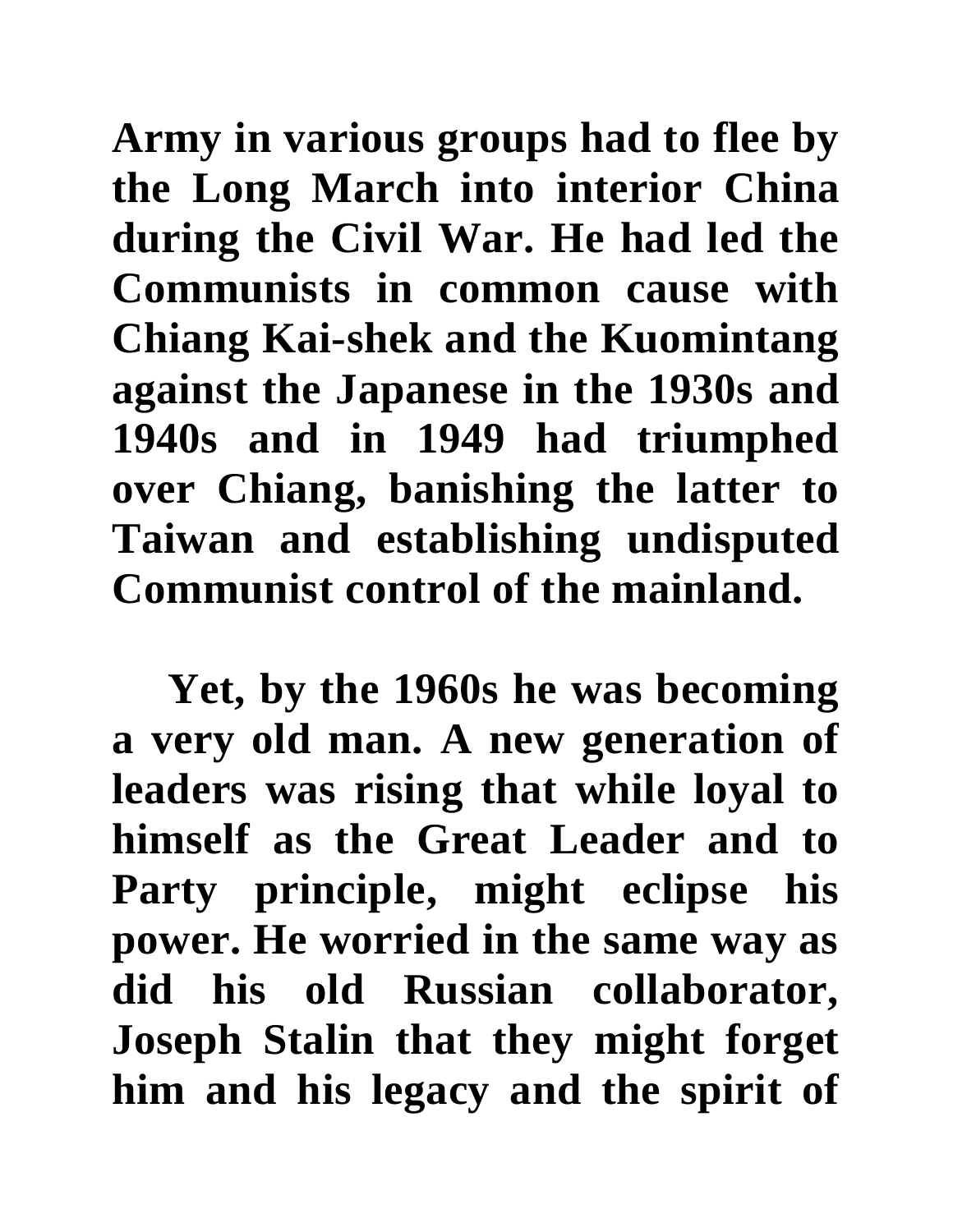**the Revolution might be undermined by compromises with the true faith. In Russia, Khrushchev's speech denouncing Stalin convinced Mao that the Soviet Union was a political failure and the return of ancient tensions between China and Russia for dominance in East Asia seemed to threaten the very survival of Communism in the Chinese way.** 

**Thus, obsessed with power and his own mortality, in Summer 1966, Mao launched the Cultural Revolution against challengers to his leadership such as Liu Shaoqi, whose growing popularity in the Central Committee worried the old man, and those compromises with Party ideology that he called the "Four Olds:" old ideas,**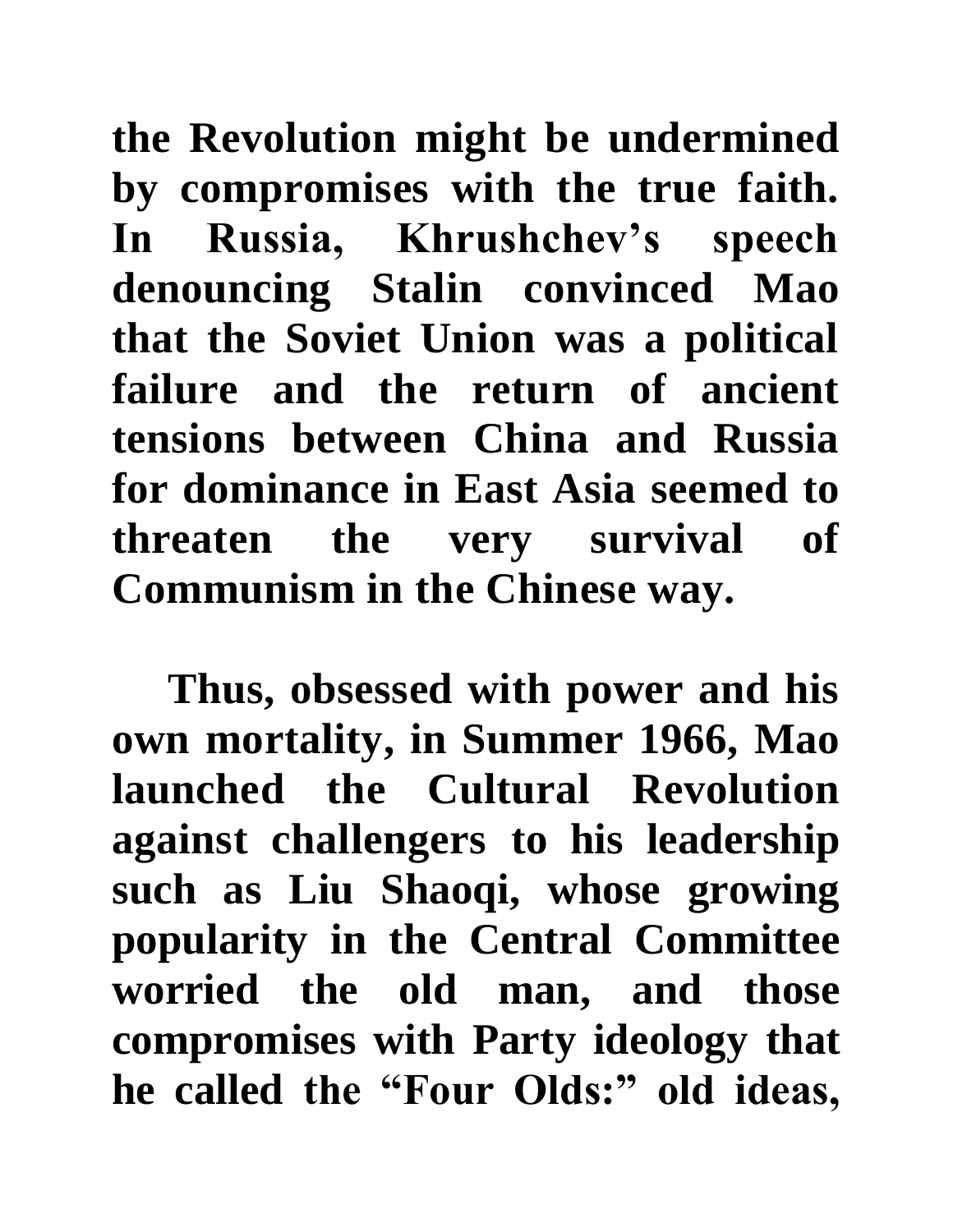## **old culture, old customs, and old habits of exploiting the classes.**

**The means he used was the Red Guards, idealistic urban youth gangs that were turned loose to attack his enemies and to ravage the elderly and the Chinese middle class whose material possessions and suspect opinions were seen as threats to the Revolution and Mao's legacy. He ordered the military and the police to stand aside and not oppose the Red Guards, but soon his instrument grew into a monster that nearly destroyed China. Next time: Red Guards and Terror.** 

**Research by Tenzin Tsayang and Ashleigh Greene, at the University of Richmond, this is Dan Roberts.**